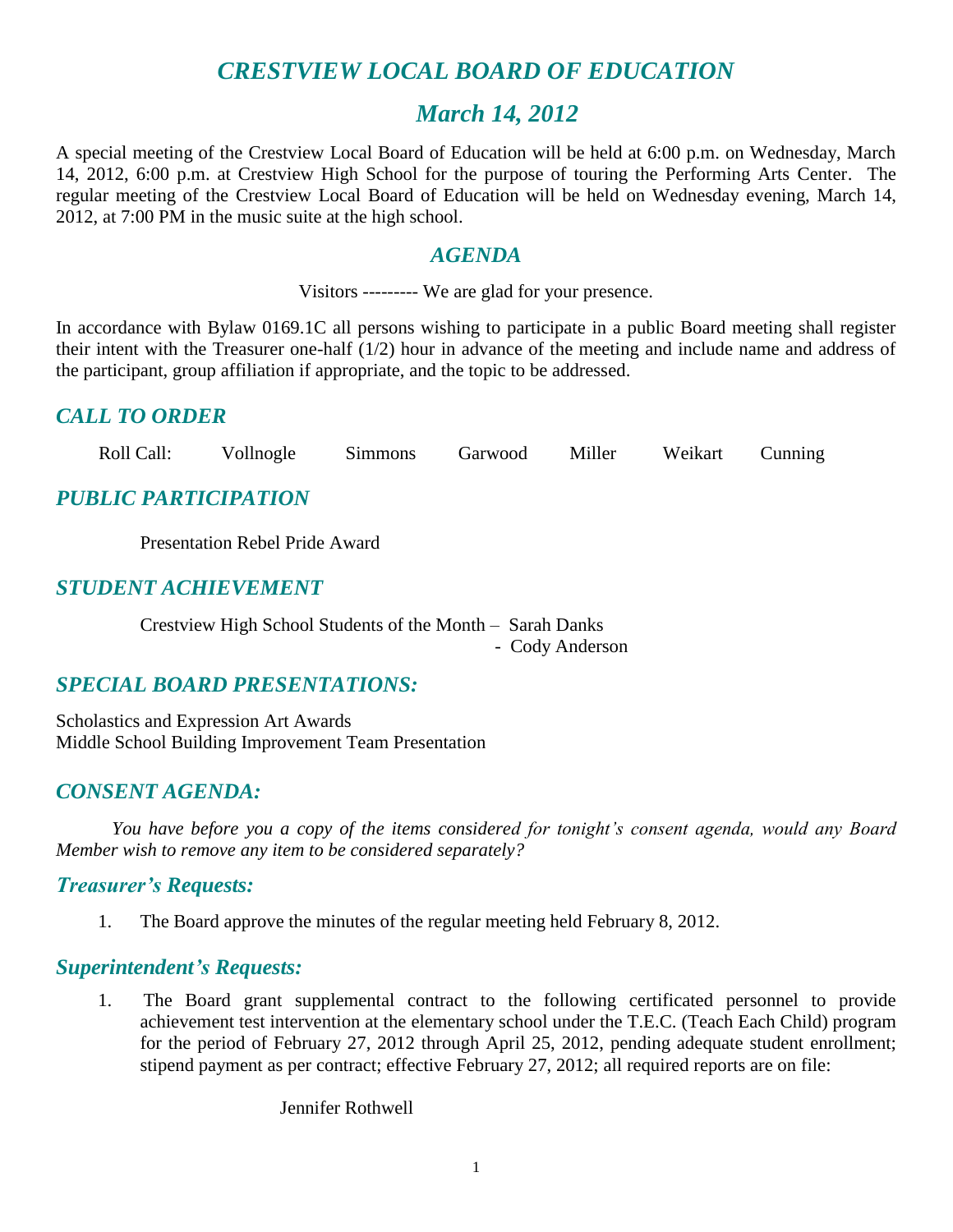2. The Board grant a three (3) year limited administrative contracts and fringe benefit package as per established guidelines beginning July 1, 2012 through June 30, 2015; at current salary as recommended by John A. Dilling, Superintendent; all required reports are on file:

> Lynda Dickson, High School Principal, 240 work days per year Gary Bayda, Supervisor Transportation/Mechanic, 260 work days per year Ken Floor, Transportation Supervisor, 260 work days per year Jay Radman, Maintenance Supervisor, 260 work days per

- 3. The Board grant a one (1) year limited administrative contract and fringe benefit package as per established guidelines to John Dilling as Superintendent beginning July 1, 2012 through June 30, 2013; 240 work days per year at his current salary; all required reports are on file.
- 4. The Board award supplemental contracts for the 2011-12 school year to be paid from the High School-Higher Education Alignment Grant to the following:

Dawn Moore Jacklynn Mercer Tobin Bacon Charlene Mercure

- 5. The Crestview Board of Education support the Mahoning Valley Manufacturing Coalition by becoming Education Members at a membership fee of \$250.00.
- 6. The Board authorize the CHS art club students to proceed with plans to take an educational field trip to Toronto, Canada, May 2-3, 2012. All cost will be the responsibility of the students.
- 7. The Board accept the retirement resignation of Kathy Salvner, Middle School Guidance Counselor, effective the end of the 2011-12 school year.
- 8. The Board adopt the 2012-13 Crestview High School Curriculum Guide as presented by Lynda Dickson, High School Principal. (Attachment – White)
- 9. The Board approve stipends for the following individuals for hours of professional development required for Project-Up during the summer of 2011. Hourly rate will be at \$17.00 per hour, 21 hours total:

Dominic Perry Shawn Louk Lynn Hill Danielle Orville Nancy Perkins Kimberly Gilbert Jill Colaneri

10. The Board approve the supplemental contracts to the following certificated personnel for the 2011- 12 school year as per salary schedule for the assignments designated; all required reports are on file.

> Michael Fay – Musical Assistant Michael Fay - Accompanist

## **END of CONSENT AGENDA**

Recommend the Board approve the consent agenda as presented:

|          | Moved by _____, second by _____ to approve consent agenda. Vote yes: _____, |                           |  |
|----------|-----------------------------------------------------------------------------|---------------------------|--|
| Vote no: | Absent <sup>.</sup>                                                         | . Motion carried . Failed |  |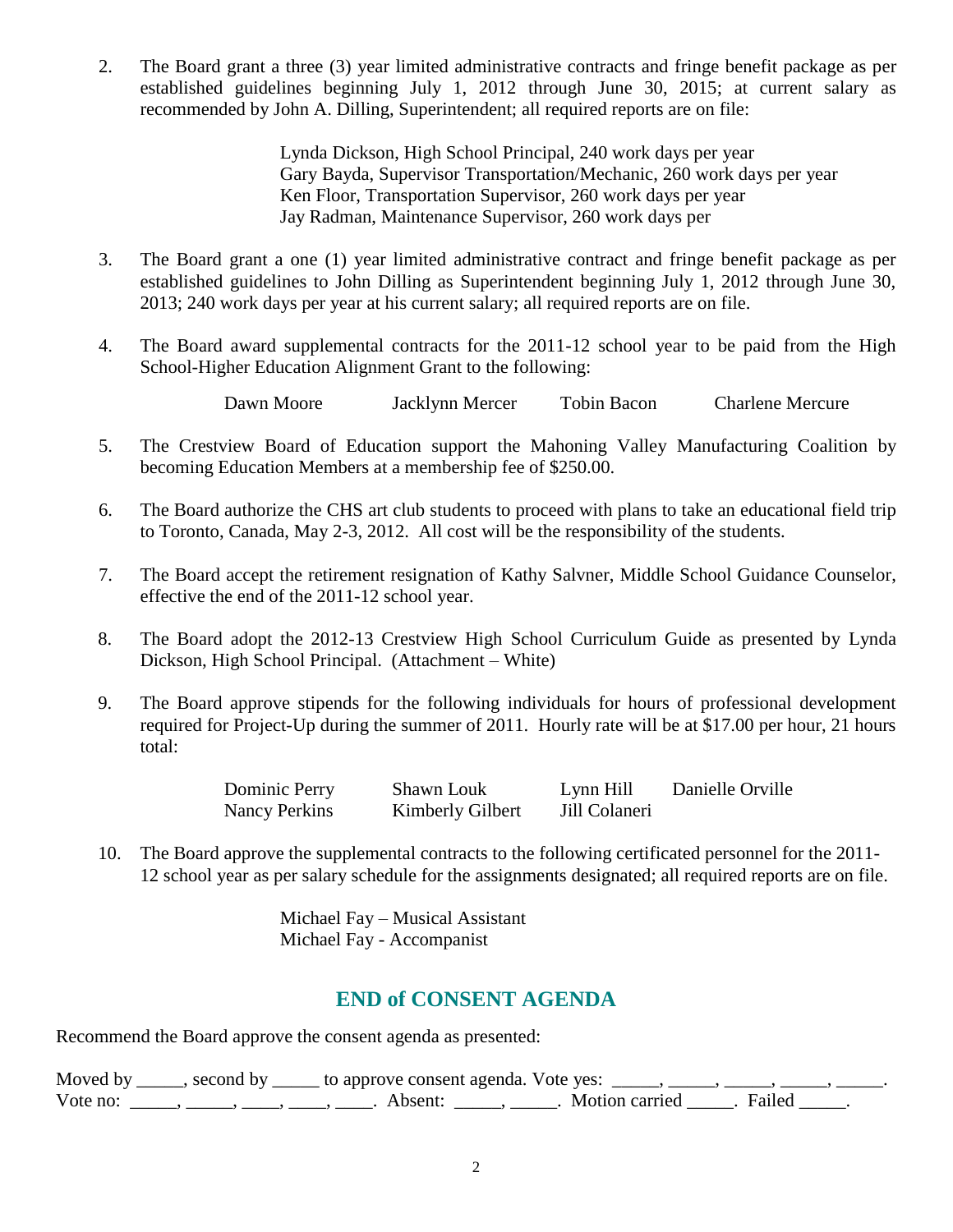#### *Treasurer's Requests/Recommendations not included in Consent Agenda:*

1. Recommend: The Board approve financial reports and investments as prepared and presented.

Moved by \_\_\_\_\_, second by \_\_\_\_\_. Vote yes: \_\_\_\_\_, \_\_\_\_\_, \_\_\_\_\_, \_\_\_\_\_, \_\_\_\_\_. Vote no: \_\_\_\_,  $\frac{1}{\sqrt{2}}$ ,  $\frac{1}{\sqrt{2}}$ ,  $\frac{1}{\sqrt{2}}$ ,  $\frac{1}{\sqrt{2}}$ ,  $\frac{1}{\sqrt{2}}$ ,  $\frac{1}{\sqrt{2}}$ ,  $\frac{1}{\sqrt{2}}$ ,  $\frac{1}{\sqrt{2}}$ ,  $\frac{1}{\sqrt{2}}$ ,  $\frac{1}{\sqrt{2}}$ ,  $\frac{1}{\sqrt{2}}$ ,  $\frac{1}{\sqrt{2}}$ ,  $\frac{1}{\sqrt{2}}$ ,  $\frac{1}{\sqrt{2}}$ ,  $\frac{1}{\sqrt{2}}$ ,  $\frac{1}{\sqrt{2}}$ 

2. Recommend: The Board accept donations from:

| а. | Anonymous                                 | \$65.00 to CHS Football                        |  |  |
|----|-------------------------------------------|------------------------------------------------|--|--|
|    | b. Ohio Pyle Prints, Inc.                 | \$ 9.03 to CHS Public School Support           |  |  |
|    | c. Club Hollywood                         | 2 VB nets & 1 set net antenna - CHS Volleyball |  |  |
|    | d. HOSTS Mentor in honor of Virginia Burt | \$115.00 to CES Library Fund for books         |  |  |
| e. | <b>ACE Hardware</b>                       | \$325.00 to CHS Boys Basketball                |  |  |
| f. | <b>ACE Hardware</b>                       | \$325.00 to CHS Girls Basketball               |  |  |
| g. | <b>Crestview Athletic Boosters</b>        | \$440.00 to CHS Boys/Girls Track               |  |  |
|    |                                           |                                                |  |  |
|    | Moved by second by<br>Vote ves:           | Vote no <sup>.</sup>                           |  |  |

Moved by \_\_\_\_\_, second by \_\_\_\_\_. Vote yes:  $\frac{1}{\sqrt{2}}$ , \_\_\_\_, \_\_\_\_, \_\_\_\_, \_\_\_\_, Wote no: \_\_\_,  $\longrightarrow$   $\longrightarrow$   $\longrightarrow$  Absent:  $\boxed{\qquad}$ , Motion carried  $\boxed{\qquad}$ . Failed  $\boxed{\qquad}$ .

3. Recommend: The Board accept amounts and rates as determined by the budget commission and authorizing the necessary tax levies and certifying them to the county auditor. (Attachment – Salmon)

Moved by \_\_\_\_\_, second by \_\_\_\_\_. Vote yes:  $\_\_\_\_\_\_\_\_\_\_\_\_\_\_\_$  \_\_\_\_\_, \_\_\_\_\_, \_\_\_\_\_. Vote no:  $\_\_\_\_\_\_\$ \_\_\_\_\_, \_\_\_\_\_\_, \_\_\_\_\_\_\_. Absent: \_\_\_\_\_\_, \_\_\_\_\_\_. Motion carried \_\_\_\_\_\_. Failed \_\_\_\_\_.

4. Recommend: The Board approve the following resolution for the Natural Gas Purchasing Program with OME-RESA for the period of April 1, 2012 to June 30, 2015:

AUTHORIZING PARTICIPATION IN THE OHIO MID-EASTERN REGIONAL EDUCATION SERVICES AGENCY ("OME-RESA") NATURAL GAS PROGRAM FOR A FIVE YEAR PERIOD UNDER THE TERMS AND CONDITIONS OF THE NATURAL GAS SALES AND SERVICE AGREEMENT WITH CONSTELLATION NEWENERGY – GAS DIVISION, LLC NEGOTIATED BY THE OHIO SCHOOL CONSORTIUM AND AUTHORIZING RATIFICATION OF THE AGREEMENT TO TERMINATE THE FULL REQUIREMENTS NATURAL GAS SALES & SERVICE AGREEMENT WITH ENERGYUSA-TPC CORP.

WHEREAS, the School District is a member of the Ohio Mid-Eastern Regional Education Services Agency ("OME-RESA"), a body authorized by state statute to aggregate purchasing needs of schools and related nonprofit educational entities so as to take advantage of economies of scale when purchasing essential products and services; and

WHEREAS, OME-RESA has joined with other school councils of governments and major school districts (collectively known as the "Ohio School Consortium") to obtain more favorable terms for natural gas service by negotiating for gas service on behalf of 150 school districts and public libraries; and

WHEREAS, the School District now purchases its natural gas service pursuant to the existing *Full Requirements Natural Gas Sales & Service Agreement* with EnergyUSA-TPC Corp. negotiated by the Ohio School Consortium, and that agreement is to be terminated with outstanding gas hedges to be liquidated and replaced by a new, more favorable natural gas sales and service agreement with Constellation NewEnergy – Gas Division, LLC ("Constellation NewEnergy"); and

WHEREAS, this School District by its membership in OME-RESA may continue to participate via the natural gas sales and service program arranged by the Ohio School Consortium with Constellation NewEnergy under the terms and conditions of the new *Natural Gas Sales & Service Agreement*, attached hereto, if the School District ratifies both the new agreement and the *Agreement to Terminate the Full Requirements Natural Gas Sales & Service Agreements with a Mutual Release of Claims*, a copy of which is attached hereto; and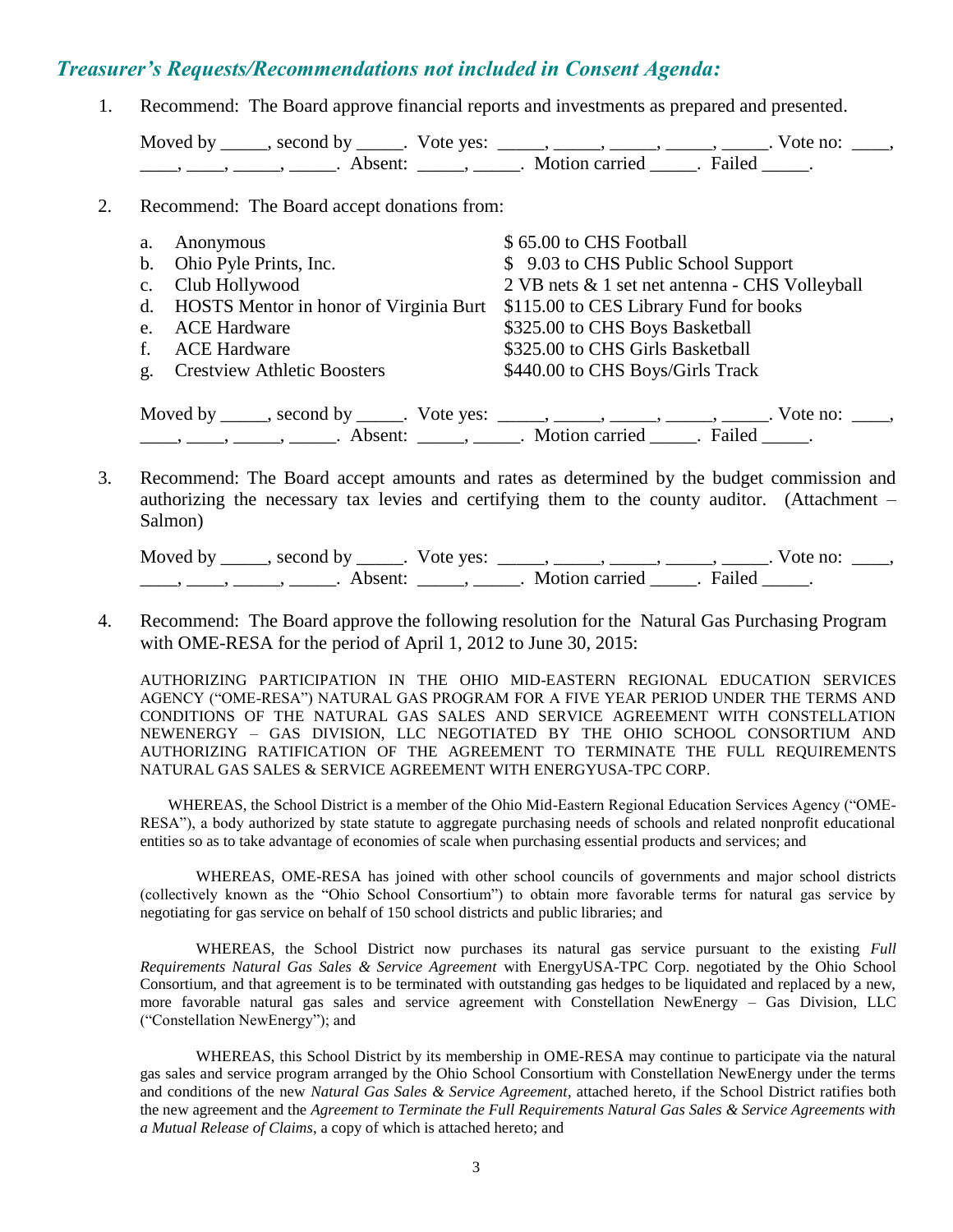WHEREAS, the Board finds that it is in the School District's best interest to terminate the existing gas supply arrangement with EnergyUSA-TPC Corp. and enter into the proposed natural gas supply arrangement with Constellation NewEnergy;

NOW, THEREFORE, BE IT RESOLVED BY THE BOARD OF EDUCATION OF THE CRESTVIEW LOCAL SCHOOL DISTRICT, COUNTY OF COLUMBIANA, STATE OF OHIO, as follows:

Section 1. The Board of Education of this School District does hereby elect to terminate the existing *Full Requirements Natural Gas Sales & Service Agreement* with EnergyUSA-TPC Corp. in accordance with the terms and conditions of the *Agreement to Terminate the Full Requirements Natural Gas Sales & Service Agreements with a Mutual Release of Claims*.

Section 2. The Board of Education of this School District does hereby elect to continue to participate in OME-RESA's natural gas program in accordance with the term and conditions of the *Natural Gas Sales & Service Agreement* with Constellation NewEnergy – Gas Division, LLC.

Section 3. This Board of Education hereby authorizes the Superintendent or his designated alternate to execute the attached ratification on behalf of the Board of Education for this School District.

Moved by \_\_\_\_\_, second by \_\_\_\_\_. Vote yes:  $\frac{1}{\sqrt{2}}$ , \_\_\_\_, \_\_\_\_, \_\_\_\_, \_\_\_\_. Vote no: \_\_\_, \_\_\_\_, \_\_\_\_\_, \_\_\_\_\_\_, Absent: \_\_\_\_\_, \_\_\_\_\_. Motion carried \_\_\_\_\_. Failed \_\_\_\_\_.

## *Race To The Top:* Mr. Miller

### *Board Reports:*

| 1. | <b>Career Center Report</b>               | Mr. Simmons         |
|----|-------------------------------------------|---------------------|
| 2. | <b>Student Achievement Liaison Report</b> | Dr. Miller          |
| 3. | Legislative Report                        | Mr. Garwood         |
| 4. | <b>Student Board Member Report</b>        | <b>Adam Cunning</b> |

### *Board Committee Reports:*

|    | 1. Buildings & Grounds | Mr. Garwood   |
|----|------------------------|---------------|
|    | 2. Athletic Council    | Mr. Simmons   |
|    | 3. Personnel           | Mr. Vollnogle |
|    | 4. Finance Audit       | Mr. Simmons   |
| 5. | Policy                 | Mr. Simmons   |
|    | 6. Communications      | Mr. Weikart   |
|    | 7. Insurance           | Mr. Vollnogle |

#### *Administrative Reports:*

|    | <b>Elementary School</b> | Mrs. Dangerfield | (Attachment - Green)   |
|----|--------------------------|------------------|------------------------|
| 2. | Middle School            | Mr. MacKay       | (Attachment - Gold)    |
| 3. | High School              | Mrs. Dickson     | (Attachment - Blue)    |
| 4. | <b>Special Education</b> | Mr. Hill         | (Attachment – Yellow)  |
|    | Athletic                 | Mr. Baltputnis   | $(Attachment - Lilac)$ |
| 6. | Lunchroom                | Mrs. Peddicord   | (Attachment - Cherry)  |
| 7. | Technology               | Mr. Miller       | (Attachment – Salmon)  |
| 8. | Transportation           | Mr. Floor        | (Attachment - Tan)     |
| 9. | Maintenance              | Mr. Radman       | (Attachment – Ivory)   |
|    |                          |                  |                        |

### *Superintendent's Report:* Mr. Dilling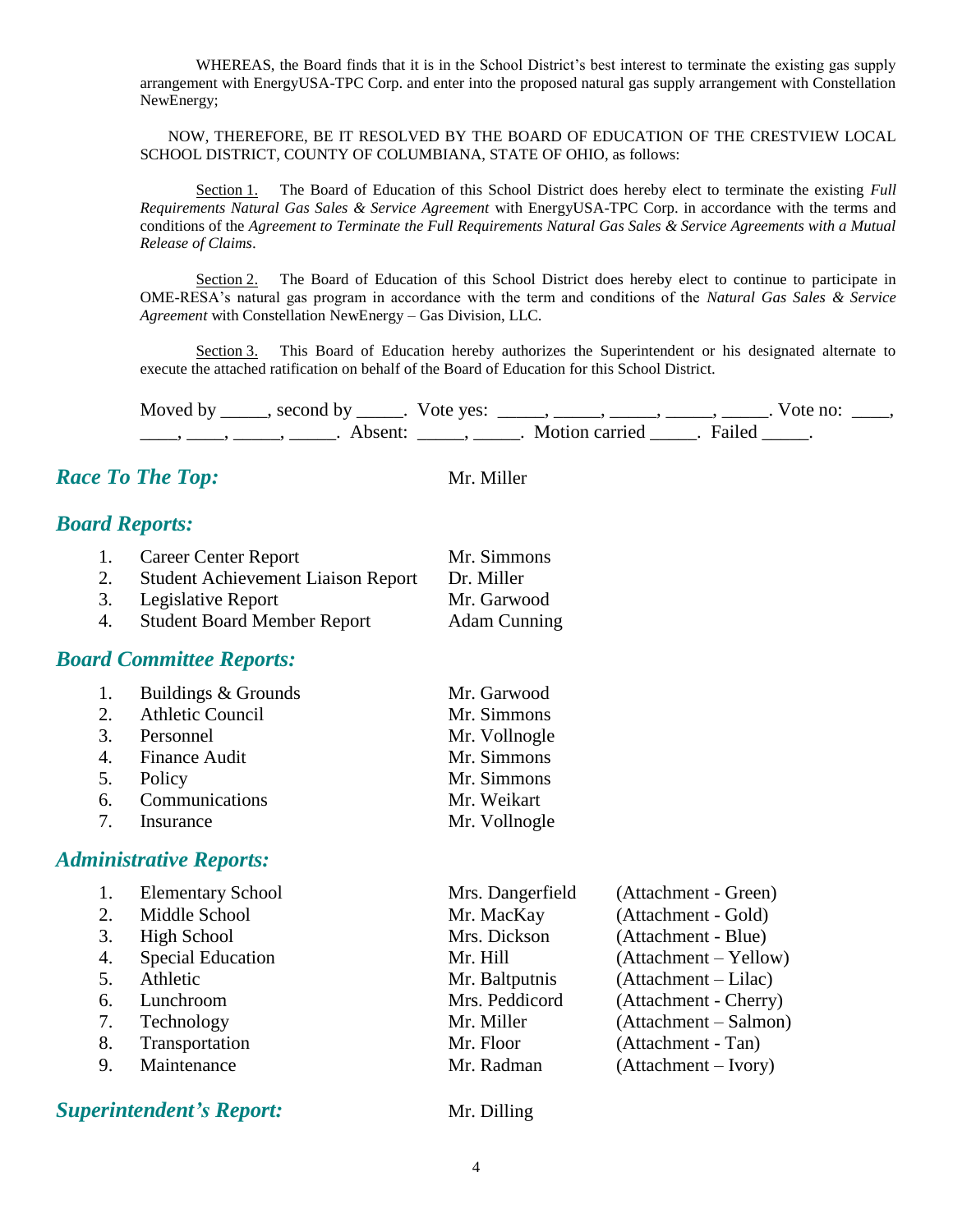#### *Superintendent's Requests/Recommendations not included in Consent Agenda:*

1. Recommend: The Board enter into a contract with Mainstream Life Solutions to provide an ongoing program in character development and training for students. Program to include assemblies for the high school and middle school and individual training for 200 students. Cost of the program to Crestview Local Schools will be \$2,000.00.

Moved by \_\_\_\_\_, second by \_\_\_\_\_. Vote yes: \_\_\_\_\_, \_\_\_\_\_, \_\_\_\_\_, \_\_\_\_\_, \_\_\_\_\_. Vote no: \_\_\_\_,  $\frac{1}{\sqrt{2\pi}}$ ,  $\frac{1}{\sqrt{2\pi}}$ ,  $\frac{1}{\sqrt{2\pi}}$ ,  $\frac{1}{\sqrt{2\pi}}$ ,  $\frac{1}{\sqrt{2\pi}}$ ,  $\frac{1}{\sqrt{2\pi}}$ ,  $\frac{1}{\sqrt{2\pi}}$ ,  $\frac{1}{\sqrt{2\pi}}$ ,  $\frac{1}{\sqrt{2\pi}}$ 

2. Recommend: The Board enter into a contract with Coca-Cola to be the exclusive beverage provider for the Crestview Local School District, for the period of March 15, 2012 – March 14, 2017.

Moved by \_\_\_\_\_, second by \_\_\_\_\_. Vote yes:  $\_\_\_\_\_\_\_\_\_\_\_\_\_\_\_$  \_\_\_\_\_, \_\_\_\_\_, \_\_\_\_\_. Vote no:  $\_\_\_\_\_\_\$ \_\_\_\_\_, \_\_\_\_\_\_, \_\_\_\_\_\_\_. Absent: \_\_\_\_\_\_, \_\_\_\_\_\_. Motion carried \_\_\_\_\_\_. Failed \_\_\_\_\_.

3. Recommend: The Board adopt the following resolution regarding the retirement resignation of Nancy Tompkins, Elementary School teacher, effective May 31, 2012:

*Whereas,* the Board of Education has received notice of the intended retirement of Nancy Tompkins, Elementary School Teacher, effective May 31, 2012;

*Whereas*, in her notice of retirement, Nancy Tompkins expressed an interest in returning to the District in the same position, Elemantary School Teacher, that she currently holds;

*Now, Therefore, Be It Resolved,* that the Board accepts the retirement resignation of Nancy Tompkins effective May 31, 2012; and

 *Be It Further Resolved,* that the Board directs the Treasurer, in accordance with Ohio Revised Code Section 3307.353 to issue a Public Notice stating that Nancy Tompkins, currently employed in the District as Elementary School Teacher, will be retired and is seeking employment with the District in such position following retirement, and as such the Board, in accordance with Ohio Law, will hold a public meeting on the issue of Nancy Tompkins being employed in the District at 7:00 p.m. on June 13, 2012, in the Music Suite at 44100 Crestview Road, Columbiana, Ohio 44408. Said Public Notice should appear at least once in the "Legal Notices" section of a newspaper of general circulation in the District and be included in any general notice of the Board Meeting at which the hearing is going to be held.

Moved by  $\_\_\_\_$ , second by  $\_\_\_\_$ . Vote yes:  $\_\_\_\_\_\_\_\_\_\_\_\_\_\_$ ,  $\_\_\_\_\_\_\_\_\_\_\_\_\_\_\_\_$ . Vote no:  $\_\_\_\_\_\_\_\$ \_\_\_\_\_\_\_, \_\_\_\_\_\_, \_\_\_\_\_\_\_. Absent: \_\_\_\_\_\_, \_\_\_\_\_\_. Motion carried \_\_\_\_\_\_. Failed \_\_\_\_\_.

4. Recommend: The Board approve the purchase of tablets for each Board member from the Board Service Fund.

Moved by \_\_\_\_\_, second by \_\_\_\_\_. Vote yes:  $\_\_\_\_\_\_\_\_\_\_\_\_\_\_\_$  \_\_\_\_\_, \_\_\_\_\_, \_\_\_\_\_. Vote no:  $\_\_\_\_\_\_\$ \_\_\_\_\_, \_\_\_\_\_\_, \_\_\_\_\_\_\_. Absent: \_\_\_\_\_\_, \_\_\_\_\_\_. Motion carried \_\_\_\_\_\_. Failed \_\_\_\_\_.

5. Recommend: The Board approve the following change orders for C. Tucker Cope & Associates Phase 3 contract as follows:

| Change order #21 | \$8,239.00    |
|------------------|---------------|
| Change order #22 | \$3,054.92    |
| Change order #23 | \$721.60      |
| Change order #24 | 847.00<br>SS. |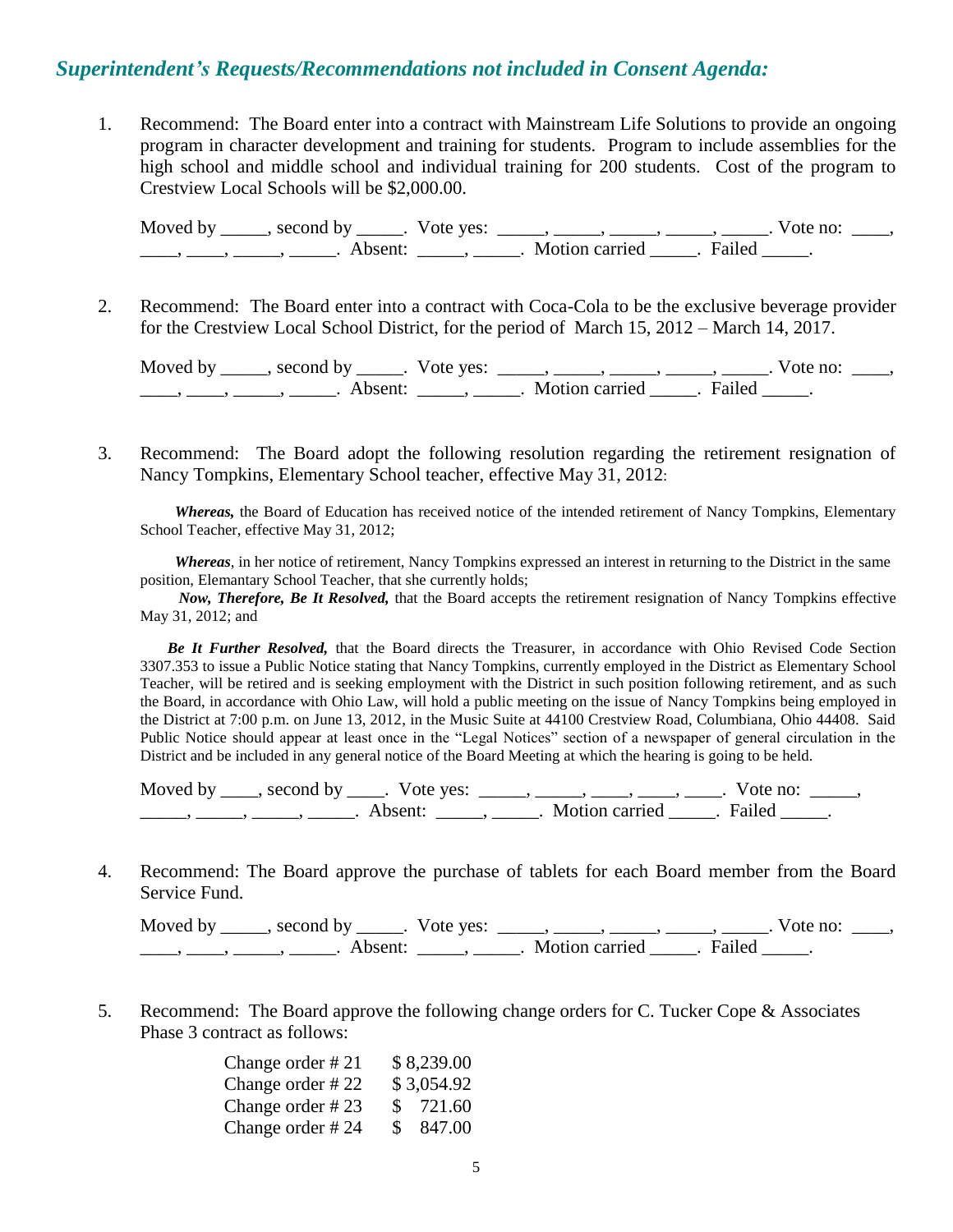| Change order #25                                                             | \$1,248.50 |                |                   |
|------------------------------------------------------------------------------|------------|----------------|-------------------|
| Change order $#26$                                                           | 550.00     |                |                   |
| Change order #27                                                             | \$1,137.40 |                |                   |
| Change order #28                                                             | 644.00     |                |                   |
| Change order #29                                                             | 654.50     |                |                   |
| Change order #30                                                             | \$1,133.00 |                |                   |
| Moved by ______, second by ______. Vote yes: ______, ______, ______, ______, |            |                | Vote no: $\_\_$ . |
|                                                                              | Absent:    | Motion carried | Failed            |

6. Recommend: The Board approve change order # 8 for Graft Electric contract in the amount of \$8,350.00.

| Moved by | second by | Vote yes: |                |        | vote no: |  |
|----------|-----------|-----------|----------------|--------|----------|--|
|          |           |           | Motion carried | Failed |          |  |

7. Recommend: The Board approve change order # 3 for Ellyson Plumbing contract in the amount of \$1,058.00.

| Moved by | second by           | Vote ves: |                |        | vote no: |  |
|----------|---------------------|-----------|----------------|--------|----------|--|
|          | Absent <sup>.</sup> |           | Motion carried | Failed |          |  |

8. Recommend: The Board approve the following change orders for Fire Foe Cooperation contract as follows:

| Change order #2                                                                    | \$1,560.00                         |                       |  |                            |  |
|------------------------------------------------------------------------------------|------------------------------------|-----------------------|--|----------------------------|--|
| Change order #3                                                                    | \$150.00                           |                       |  |                            |  |
| Moved by ______, second by ______. Vote yes: ______, ______, ______, ______, _____ |                                    |                       |  | Vote no: $\qquad \qquad$ . |  |
|                                                                                    | Absent: $\qquad \qquad$ , $\qquad$ | Motion carried Failed |  |                            |  |

9. Recommend : The Board review the following Board Policies/Bylaws which will be presented for approval at the April 11, 2012 board meeting:

| <b>Policy Number</b> | <b>Description</b>                                 | <b>New/Revised/Replacement/Delete</b> |
|----------------------|----------------------------------------------------|---------------------------------------|
| 1230V1               | Superintendent of Schools                          | Delete                                |
| 1230                 | Responsibilities of the Superintendent             | Revised                               |
| 1240                 | Evaluation of the Superintendent                   | Revised                               |
| 1320V1               | Duties of the Treasurer                            | Delete                                |
| 1320                 | Duties of the Treasurer                            | Revised                               |
| 1330                 | <b>Evaluation of the Treasurer</b>                 | Revised                               |
| 1530                 | <b>Evaluation of Administrators</b>                | Revised                               |
| 1540                 | <b>Suspension of Administrative Contracts</b>      | Revised                               |
| 3120.06              | Selecting Student Teachers/Administrative Interns  | Revised                               |
| 3131                 | <b>Reduction in Staff</b>                          | Revised                               |
| 5460.01              | Diploma Deferral                                   | <b>New</b>                            |
| 6460                 | <b>Vendor Relations</b>                            | Revised                               |
| 7530.01V2            | <b>Staff Use of Wireless Communication Devices</b> | Revised                               |
| 7540.03              | Student Network & Internet Acceptable Use & Safety | Revised                               |
|                      |                                                    |                                       |